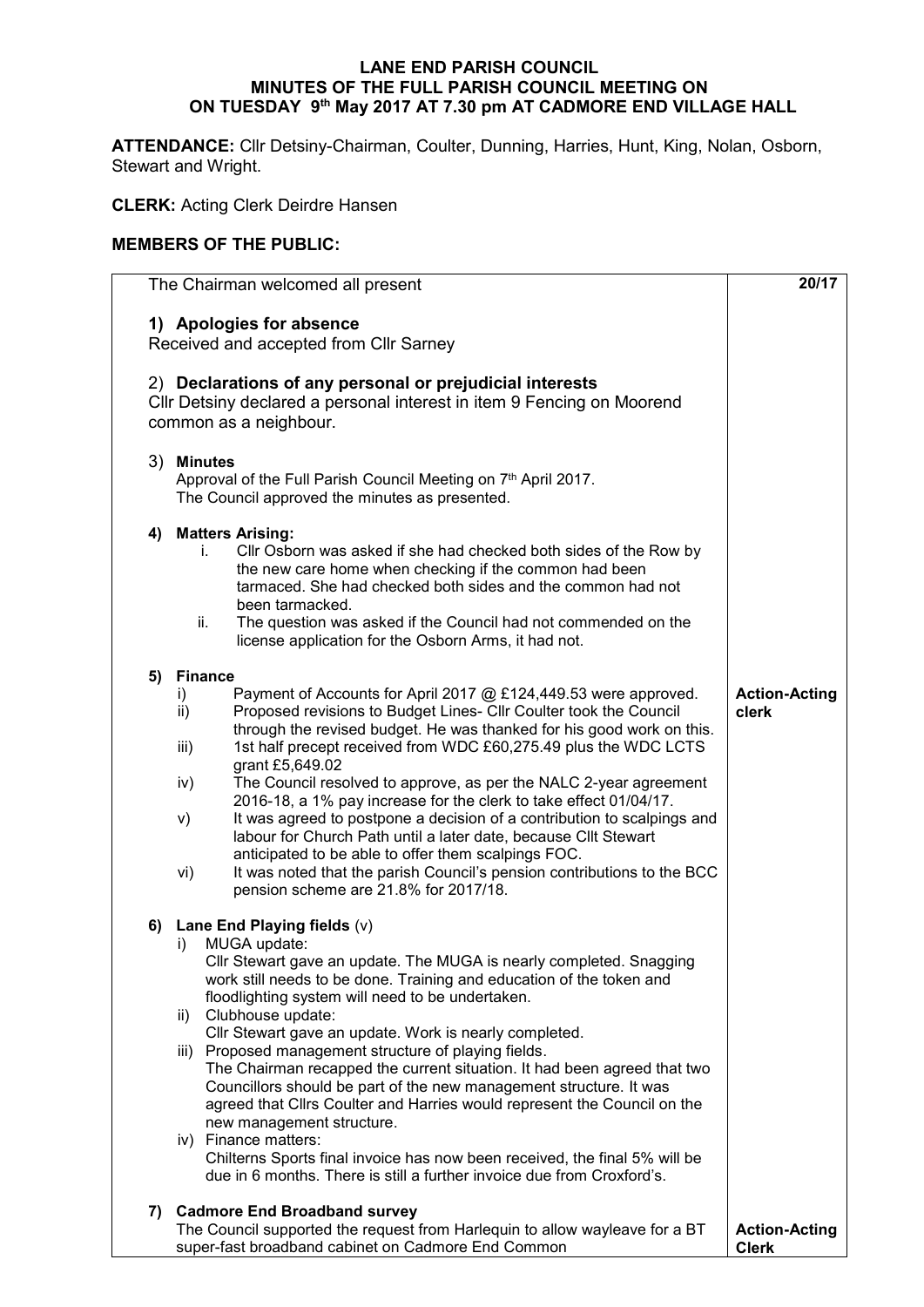|    | 8) Fete<br>The Council gave permission for the church fete on Ditchfield Common on<br>I)                                                                                                                                                                                                                                                                                                                                              | 21/17<br><b>Action-Acting</b><br><b>Clerk</b> |  |  |  |
|----|---------------------------------------------------------------------------------------------------------------------------------------------------------------------------------------------------------------------------------------------------------------------------------------------------------------------------------------------------------------------------------------------------------------------------------------|-----------------------------------------------|--|--|--|
|    | 10 <sup>th</sup> June.<br>ii) The Council agreed that it would not man a stall, but would suggest to<br>LEPFA to have a stall at the fete.                                                                                                                                                                                                                                                                                            |                                               |  |  |  |
| 9) | Fencing of parish Council land on Moorend Common.<br>The Chairman had declared an interest and withdrew from the meeting, the<br>Vice Chairman took the chair.                                                                                                                                                                                                                                                                        |                                               |  |  |  |
|    | The meeting was closed to allow for public comment.<br>The meeting was re-opened.                                                                                                                                                                                                                                                                                                                                                     |                                               |  |  |  |
|    | i)<br>The Council agreed that the resident should be asked to remove the<br>fence quoting the relevant legislation prohibiting the fencing of<br>Common land and Parish Council ownership.<br>ii) Should the resident indicate a wish to purchase the land the Council<br>would inform the resident that it is not their policy to sell council land.<br>The Chairman took the Chair again.                                           | <b>Action-Acting</b><br><b>Clerk</b>          |  |  |  |
|    | 10) Allotments update                                                                                                                                                                                                                                                                                                                                                                                                                 |                                               |  |  |  |
|    | Cllrs Harries and Wright had reviewed the allotments.<br>There are some vacant allotments.<br>$\bullet$<br>Some allotments are also very overgrown and the allotment holders<br>$\bullet$<br>need to be called to account. The Clerk to deal with this on her return.<br>Cllr Stewart added that he and the Clerk had looked at the allotments<br>$\bullet$<br>and that some of them are in a bad state. Work will need to be done to | <b>Action-Clerk</b>                           |  |  |  |
|    | then before they can be let out again.<br>Work needs to be done to make the plots more attractive.<br>$\bullet$<br>Some plots are very large and could be split.<br>$\bullet$<br>Cllrs Wright and Harries will lead on the allotments and produce a<br>$\bullet$<br>management plan in the near future.                                                                                                                               |                                               |  |  |  |
|    | 11) Invitations to Meetings, Correspondence & Reports received<br>Correspondence:<br>Cllrs Harries and Wright will attend the BMKALC course on Allotments<br>Management in November.                                                                                                                                                                                                                                                  |                                               |  |  |  |
|    | 12) Clerk's report.                                                                                                                                                                                                                                                                                                                                                                                                                   |                                               |  |  |  |
|    | Loose stones along Ditchfield Common causing damage to property<br>i)<br>and cars reported. The Council decided that the residents need to get<br>together and resolve the problem among themselves. They need to be<br>referred to the management plan.<br>Play area inspections to be cancelled as we no longer have a play<br>ii)                                                                                                  | <b>Clerk</b>                                  |  |  |  |
|    | area.<br>iii) Tree work by Peter Whipp. He has been asked to do the work, but<br>holiday and work commitments are delaying the work. He is to be<br>asked to deal with potentially dangerous trees asap.                                                                                                                                                                                                                              |                                               |  |  |  |
|    | 13) Matters raised by Councillors<br>Cllr Osborn reported that Marlow Cottage Hospital is now closed. She<br>i).<br>distributed a leaflet on the "piloting of a community hub"                                                                                                                                                                                                                                                        |                                               |  |  |  |
|    | Cllr Harries reported that there had recently been a meeting on Town<br>ii)<br>Twinning. Approx. 30 people had attended. Many of the management<br>committee will be standing down.                                                                                                                                                                                                                                                   |                                               |  |  |  |
|    | iii) The Chairman asked if any of the Council members had suggestions<br>to mark the official opening of the Playing Fields? If so please let Cllr<br>Harries know.                                                                                                                                                                                                                                                                   |                                               |  |  |  |
|    | iv) The new footpath by Gracewells is being used by motorcyclists. Cllr<br>Osborn will let the police know.                                                                                                                                                                                                                                                                                                                           | <b>Action -Cllr</b><br><b>Osborn</b>          |  |  |  |
|    | v) The lighting along the new footpath has not been put up yet.<br>vi) Cllr King commented that it is not clear to residents who cuts what<br>grass in the parish. BCC cut all grass in the area > 30mph, Red Kite<br>cut grass where they own and the Parish Council cuts the rest. A<br>piece to be put in the Clarion.                                                                                                             |                                               |  |  |  |
|    | 14) Planning: Consider new applications and receive Wycombe District<br>Council                                                                                                                                                                                                                                                                                                                                                       |                                               |  |  |  |